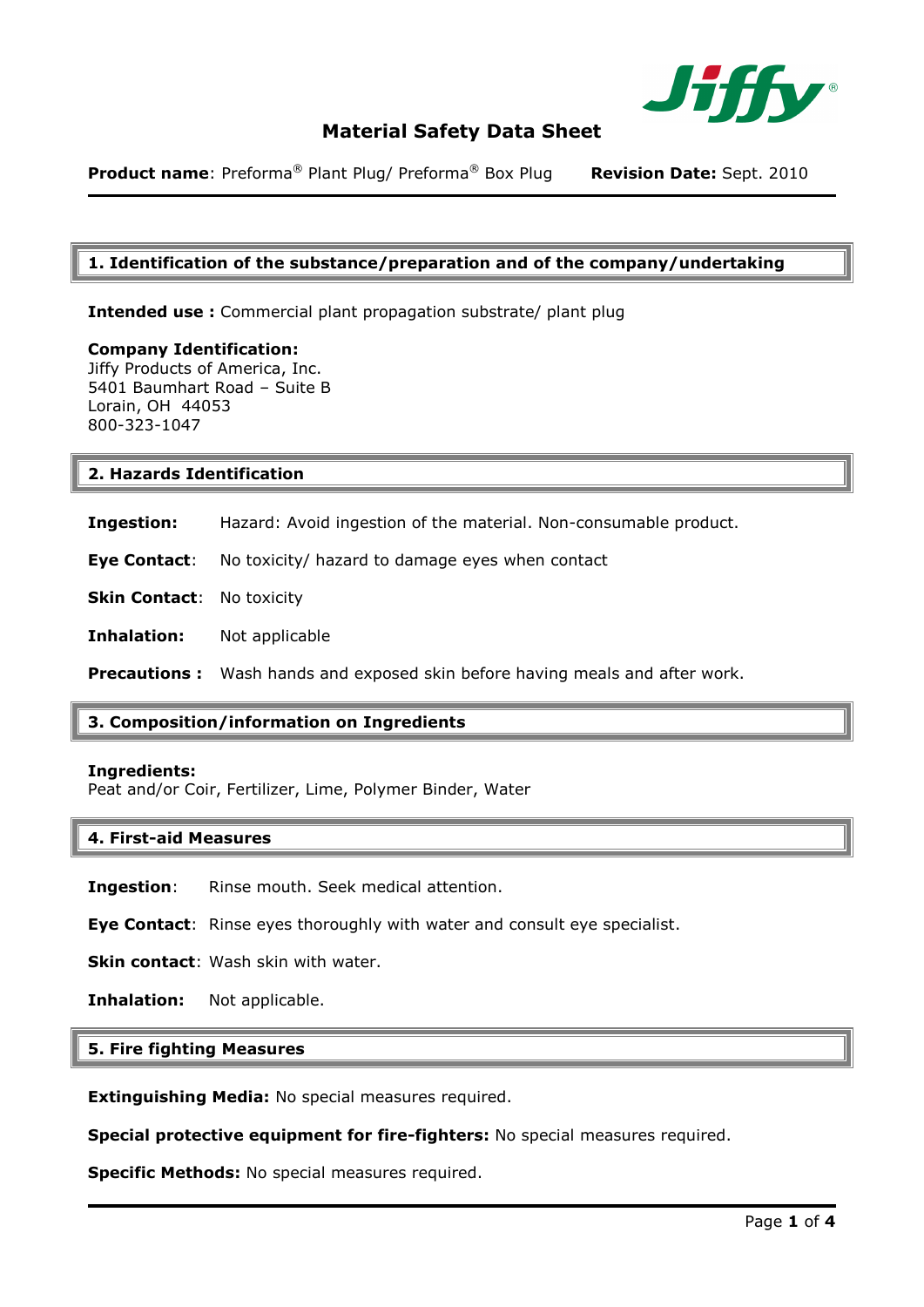

**Product name**: Preforma® Plant Plug/ Preforma® Box Plug **Revision Date:** Sept. 2010

### **6. Accidental Release Measures**

**Personal precautions:** No special measures required.

**Environmental precautions:** Do not flush into surface water or sanitary sewer system.

**Methods for cleaning up:** Sweep up and dispose according section 13.

#### **7. Handling and Storage**

Store in original packaging away from direct sunlight and frost. Ideal conditions of less than 50°F and darkness will prolong the product life before use.

Keeping the plant plugs longer than the recommended storage times could lead to a change in the nutrient condition or pH of the substrate.

No additional hazards applicable due to storage outside of these recommendations. Fresh, wet plant plugs starts decomposing in closed packaging. Any vapor formed inside pallets could be formed and will be released when package is opened. Avoid breathing that vapor.

No specific handling requirements / precautions.

## **8. Exposure Controls / Personal Protection**

| <b>Engineering measures to</b><br>reduce exposure: | No special measures required.     |
|----------------------------------------------------|-----------------------------------|
| <b>Personal protection equipment:</b>              | No special precautions necessary. |
| <b>Respiratory protection:</b>                     | No special precautions necessary. |
| <b>Eye protection:</b>                             | No special precautions necessary. |

# **9. Physical and Chemical Properties**

**EC: <**0.1-1.5 **pH:** 4.0-6.5

For the specific data we refer to the datasheets per product.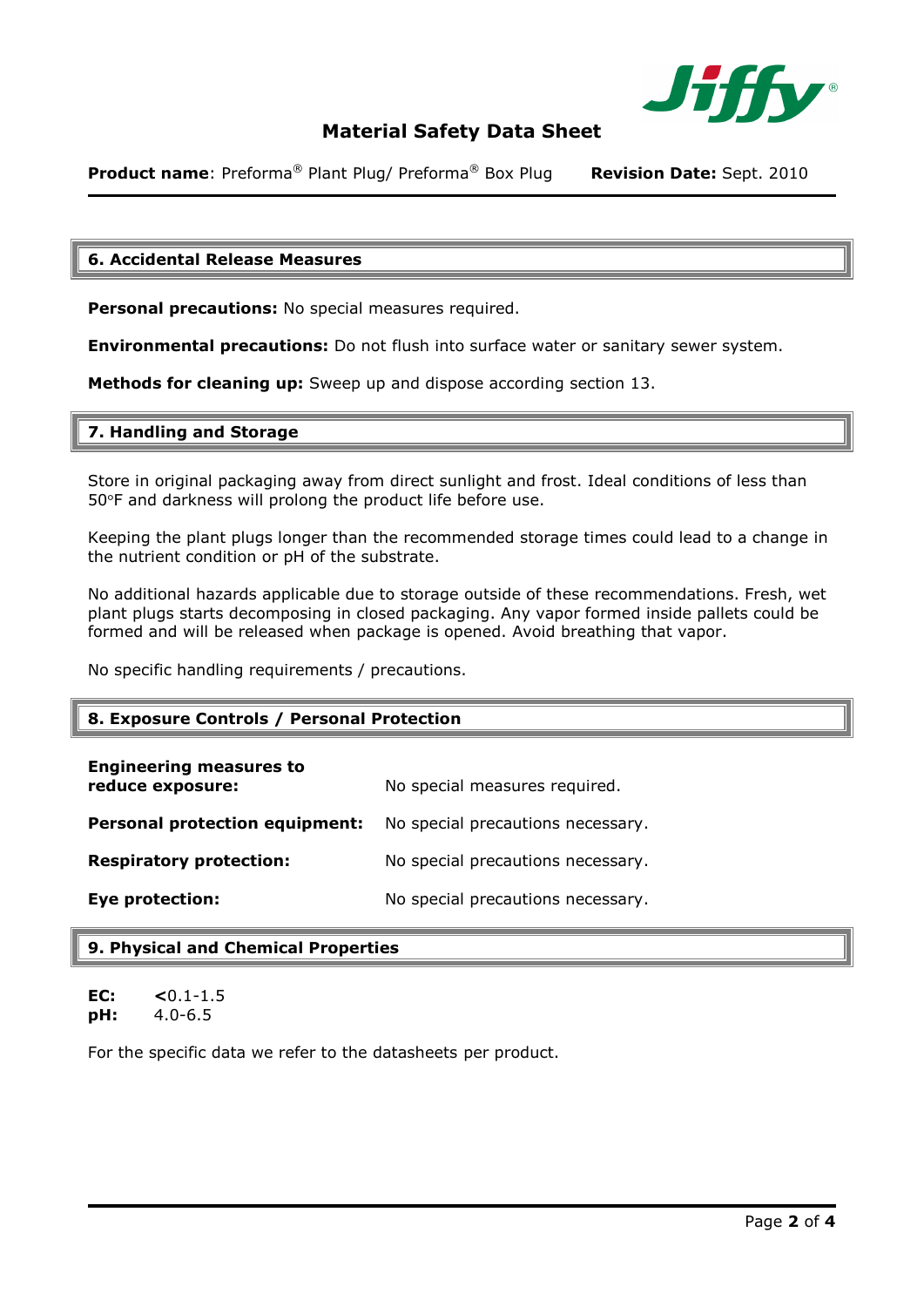

**Product name:** Preforma<sup>®</sup> Plant Plug/ Preforma<sup>®</sup> Box Plug **Revision Date:** Sept. 2010

# **10. Stability and Reactivity**

**Stability (normal conditions):** Stable under normal conditions.

**Conditions to avoid** None.

**Incompatible with:** None known.

#### **Hazardous decomposition products:**

Tests were performed in accordance with the CEN norm EN 13432, with the purpose to study whether composting of Preforma plant plugs leaves any residuals, such as metabolites, non-degraded components and inorganic components that exert a negative effect on the environment.

Potential effects were studied on the germination and plant growth of summer barley plants. The products passed the test, with the conclusion:

### **The Preforma plant plug/ Box Plug compost easily fulfilled the criteria.**

Potential effects were studied on the germination and plant growth of cress. The products passed the test, with the conclusion:

**The Preforma plant plug/ Box Plug compost easily fulfilled the criteria.** 

## **11. Toxicological Information**

**Acute toxicity:** No acute toxicity known.

#### **Primary Irritant effect**

**On the skin:** No irritating effects known. **On the eye:** No irritating effects known.

#### **12. Ecological Information**

Preforma plant plug material was evaluated for disintegration in a pilot-scale aerobic composting test, in accordance with the requirements mentioned in EN 13432 and ASTM D6400-04.

Conclusion: **The plant plugs disintegrate completely in a pilot-scale composting of 12 weeks.**

#### **13. Disposal Considerations**

**Surplus / used product**: can be composted / disposed of without special requirements.

**Packaging waste** : dispose of via registered waste contractor or re-cycle components where applicable.